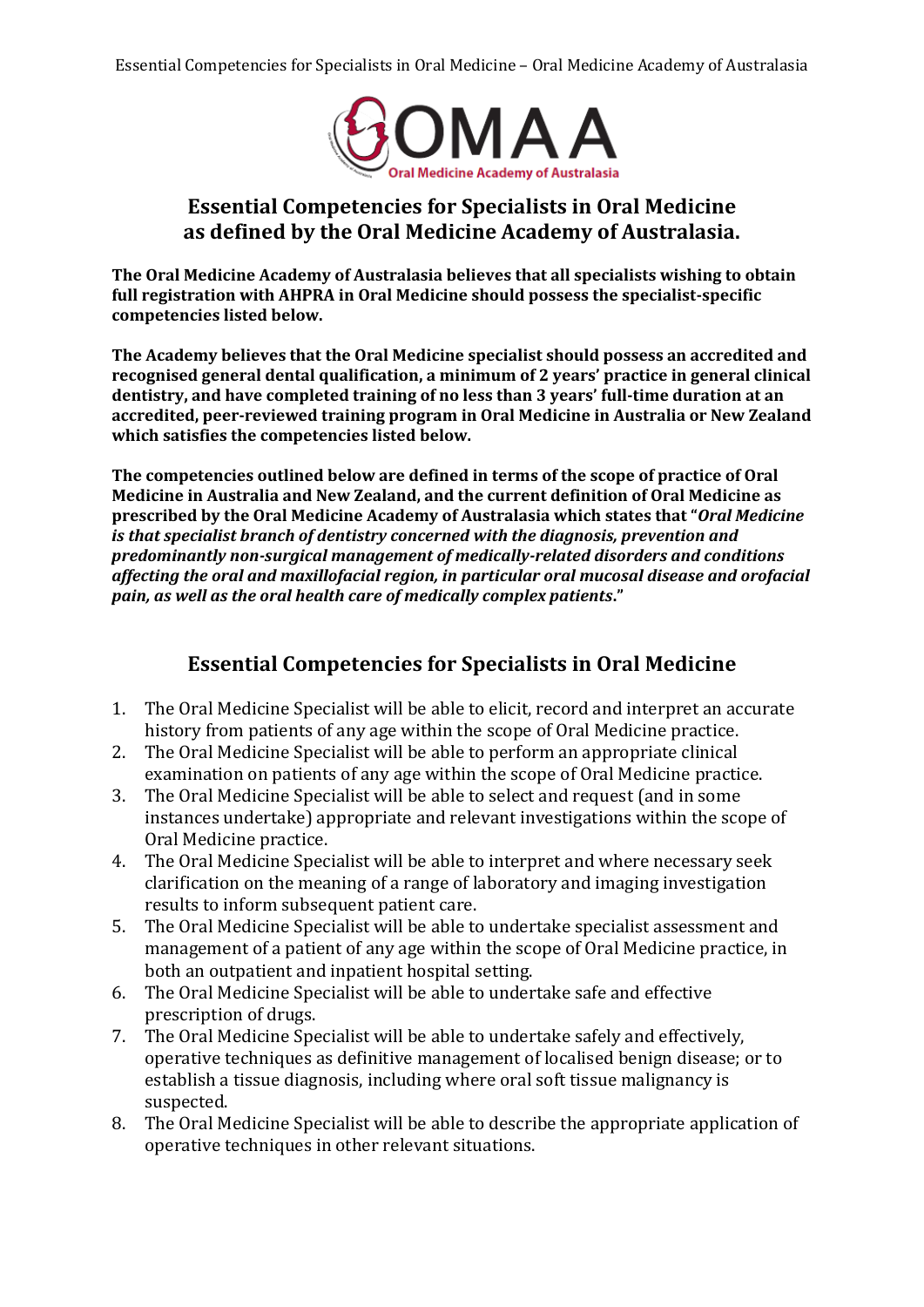- 9. The Oral Medicine Specialist will possess knowledge of the structure and function in health of lips and oral soft tissues.
- 10. The Oral Medicine Specialist will be able to correlate health of the lips and oral soft tissues to disease states and use this insight to inform patient care.
- 11. The Oral Medicine Specialist will be able to undertake specialist assessment and management of oral soft tissue disease.
- 12. The Oral Medicine Specialist will be able to investigate, diagnose and manage patients with oral soft tissue disease with a hypersensitivity basis.
- 13. The Oral Medicine Specialist will be able to diagnose and manage viral, bacterial, fungal and other infections of the oral soft tissues.
- 14. The Oral Medicine Specialist will be able to describe the structure and function in health of salivary glands and saliva.
- 15. The Oral Medicine Specialist will be able to correlate health of salivary gland tissues to disease states and use this insight to inform patient care.
- 16. The Oral Medicine Specialist will be able to diagnose and appropriately manage patients presenting with disorders of major and minor salivary glands.
- 17. The Oral Medicine Specialist will be able to describe the structure and function in health of the nervous system.
- 18. The Oral Medicine Specialist will be able to correlate health of the nervous system to disease states and use this insight to inform patient care.
- 19. The Oral Medicine Specialist will be able to diagnose and appropriately manage patients presenting with orofacial pain of odontogenic and non-odontogenic origin.
- 20. The Oral Medicine Specialist will be able to diagnose and appropriately manage patients presenting with altered cranial nerve function related or unrelated to other neurological abnormalities.
- 21. The Oral Medicine Specialist will relate health and disease of orofacial tissues to other relevant body systems where appropriate.
- 22. The Oral Medicine Specialist will be able to diagnose and appropriately manage patients presenting with temporomandibular joint disorders.
- 23. The Oral Medicine Specialist will be able to diagnose and appropriately manage neuropathic orofacial pain.
- 24. The Oral Medicine Specialist will be able to diagnose and appropriately manage primary and secondary neurovascular pain in patients with orofacial pain.
- 25. The Oral Medicine Specialist will be able to diagnose and manage orofacial movement disorders.
- 26. The Oral Medicine Specialist will be able to recognise and appropriately manage patients presenting with sleep disorders.
- 27. The Oral Medicine Specialist will be able to provide oral appliance therapy for patients with sleep disordered breathing.
- 28. The Oral Medicine Specialist will be able to provide advice on medical disease to dental practitioners and patients and on specific oral implications of disease to medical practitioners.
- 29. The Oral Medicine Specialist will be able to develop a management plan for chronic disease, including self-care and the use of a supportive multidisciplinary team.
- 30. The Oral Medicine Specialist will be able to recall adverse drug reactions to commonly used drugs and recall drugs requiring therapeutic drug monitoring.
- 31. The Oral Medicine Specialist will be able to establish effective communication with relevant teams by means appropriate to the urgency of the situation.